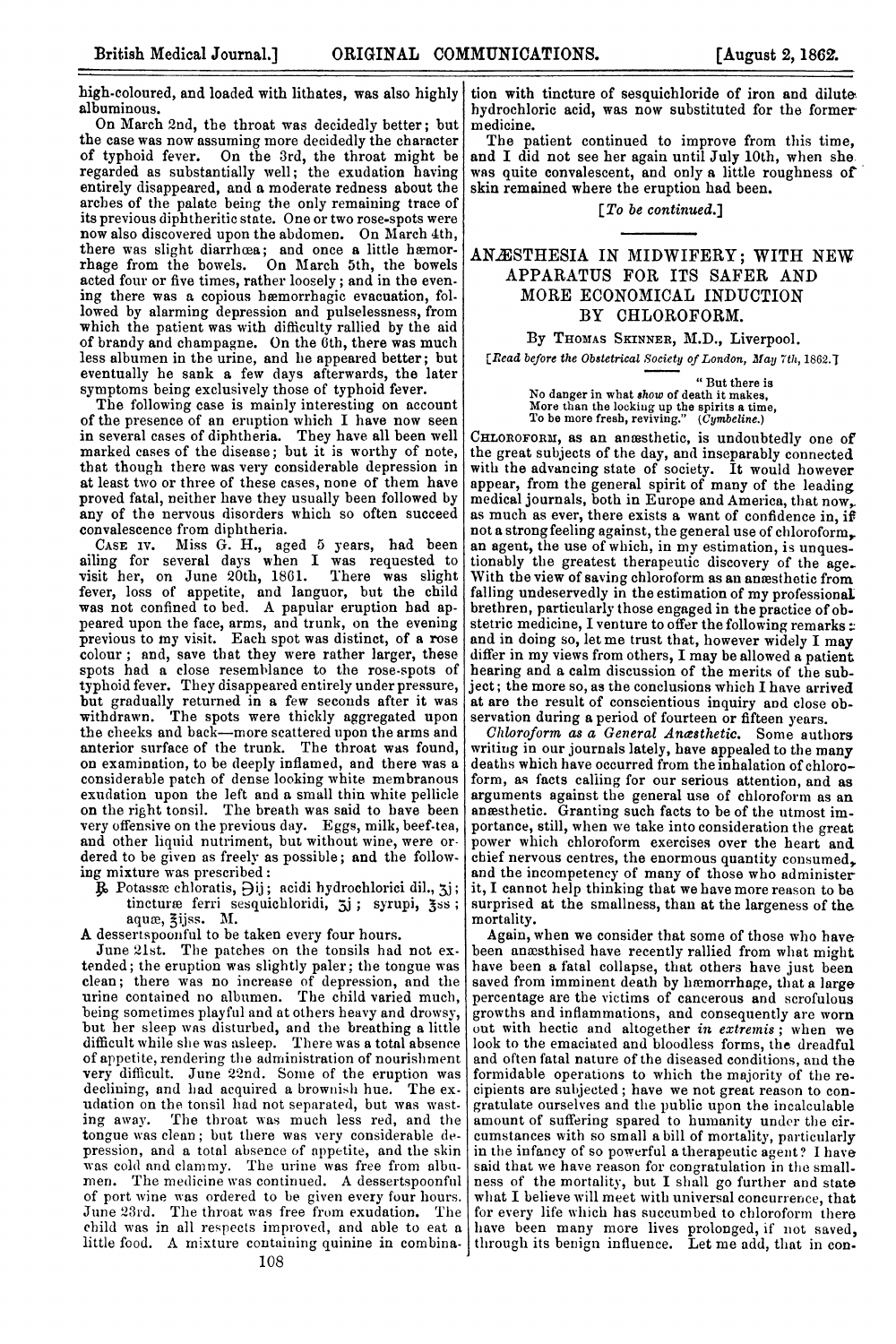sequence of the dozens of operations which it facilitates, and which never would have been performed but for the discovery of chloroform, the actual number of surgical operations has been greatly increased within the last fourteen or fifteen years, and they are daily increasing; on these accounts, have we not further reason to be satisfied with the agent and to be thankful that the mortality is no greater? But <sup>I</sup> feel confident that all the alarm and timidity, that all the hue and cry against chloroform, is anot so much on account of the number of deaths which it is alleged to have occasioned, as the suddenness of the occurrence and termination of the fatal cases.

In one of the leading articles of the JOURNAL for 18th January last, it is stated that " Dr. Simpson has had an immense experience of chloroform, and has never, we believe, met with any fatal consequences from its use, and this fact is often used as an argument in favour of chloroform." The writer further adds. " but it is quite The writer further adds, " but it is quite forgotten that the administration of chloroform for ob stetric purposes, not necessarily involving absolute insensibility, is a very different thing from its administrasensibility, is <sup>a</sup> very different thing from its administra- tion for surgical purposes, in which such insensibility is required." The author of these remarks is evidently not aware that Professor Simpson daily puts several females, and even infants and children who are in <sup>a</sup> more or less delicate state of health, under the full anesthetic influence of chloroforrn, for surgical operations totally unconnected with the impregnated state. Knowing this to be true, and that Dr. Simpson uses in his private practice not less than from five to seven gallons of chloroform annually, I am much inclined to believe that the absence of accidents in the hands of one who has had so " immense" an experience of chloroform, both in surgical and obstetric practice, is one of the most convincing proofs of the safety of chloroform as an ancesthetic, and that one great secret of its successful and safe administration, like all else in the practice of our art, lies in experience combined with tact. In the words of Dr. Simpson, " the practice of anæsthesia is not to be expected to come upon medical men by intuition; for, like all other practices, some care and experience are necessary, in order fully to acquire and apply it." I verily believe that much of the mortality from chloroform arises from carelessness, want of experience and the exercise of <sup>a</sup> ready presence of mind during its administration. My own experience of the use of chloroform dates from its discovery in 1847, about<br>fifteen years, and I can conscientiously avow that every successive year has steadily increased my confidence in at over all other agents for the induction of anesthesia<br>under every circumstance. I would not have it believed that in the practice of general surgery I have never seen dangerous symptoms occur; on the contrary, <sup>I</sup> have seen several patients in articulo mortis, but I have never lost one.

A great deal has been said lately about the greater safety of ether over chloroform as a general anesthetic, particularly on the other side of the Atlantic; but it is my firm conviction, from an experience of both agents, that it is just as possible to walk across the Atlantic dry-shod, as for those who have had sufficient experience of chloroform to obtain confidence in its use, to relinquish it for ether; and, until some really superior and less dangerous anassthetic is discovered, society, in order to obtain the benefits of anæsthesia must put up with a greater or less percentage of accidents; and allow me to state that the best method of lessening the danger and the number of accidents, is not by undermining or shaking our confidilligently to acquire that experience of it which can alone inspire confidence in ourselves and secure safety -and success in its administration to others. I doubt not, ,but that the new method of administration will greatly -assist towards the same desirable end.

Chloroform in Obstetric Medicine. Apart from general

which stands out in bold relief as a great and triumphant proof of the safety of chloroform as an anaesthetic, and of its superiority over ether in every respect: I allude to the obstetric department. For many reasons, I take a deep interest in this subject. First, on account of having commenced my studies contemporaneously with the discovery of chloroform, which has revolutionised the medical world, and ushered in a new era for suffering humanity. Secondly, on account of my late connection with its discoverer, Professor Simpson, I feel justly proud to have an opportunity of supporting his views. And lastly, from the experience which I have And lastly, from the experience which I have had of its use, for a period of fourteen years-two of which were spent with Dr. Simpson-I can affirm that I have every confidence in this agent.

The chief object and intention of Dr. Simpson in introducing chloroform as an anesthetic, I believe, was to render the function of parturition entirely painless under every circumstance whatsoever, and there can be no doubt that the agent has in his hands preeminently succeeded in doing so with perfect safety to human life and happiness. Since its discovery, anesthetic midwifery may be said to have enjoyed a special immunity from accidents of any kind, and I cordially acquiesce in the sentiments of my distinguished friend Professor Barker of New York, when he says, " I never feel the least anxiety in administering an anaesthetic in obstetric practice, while I cannot divest myself from more or less apprehension when asked to do so by my surgical friends, or by my patients, when dental operations are to be performed. Hence I feel warranted in asserting that the question of anæsthesia in surgery is altogether distinct from anæsthesia in midwifery." (JOURNAL, 1801, vol. ii, p. 688). In other words, there is a special tolerance for chloroform in midwifery, which does not pertain to the prac-tice of surgery. Dr. Kidd has also recognised this tolerance, and he is of opinion that it arises from " the unusual and active condition of the reflex system during labour, and the active condition of the respiratory system especially." I would only add in explanation, that the pregnant female, particularly in the latter months, enjoys not only sound health, but her nutrition is almost invariably at a maximum.

Contraindications. I do not believe that we are at present in the possession of any facts which will enable us to determine before-hand whether or not chloroform<br>is likely to disagree with any one inhaling it. The only is likely to disagree with any one inhaling it. true and reliable test is to watch its effects on the patient's respiration, pulse, colour, and general appearance ; the quantity and the exact proportions of chloroform and air being no guides whatever. We may examine the chest as carefully as we like for contrairndicative symptoms, but we shall grievously err, if, in the seeming absence of them, we grant a certificate, verbal or otherwise, that the party is a fit subject to inhale chloroform. I would not wish it to be thought that I consider organic diseases of the chest in no degree to contraindicate the use of chloroform-a diseased organism can never compete with a healthy one-but I simply hold that organic disease is not nearly so great a contraindication as many of us are still inclined to think.

Stage of Labour for Admintistration. The question is often put to me at what stage of labour ought chloroform to be administered?

I am in the custom of giving it at all stages, whatever the state of dilatation of the os uteri; and I am of opinion that when an anesthetic is resolved on it should be given in toto, or not at all, and having once commenced the administration, it should never be altogether withdrawn, except under pressing circumstances.

surgery and dentistry, there is a department of medicine | In short, it would appear that everything which happens Medical Objections. I am frequently informed that it delays labour, encourages hemorrhage, retards convales. cence, and is otherwise followed by a multitude of evils.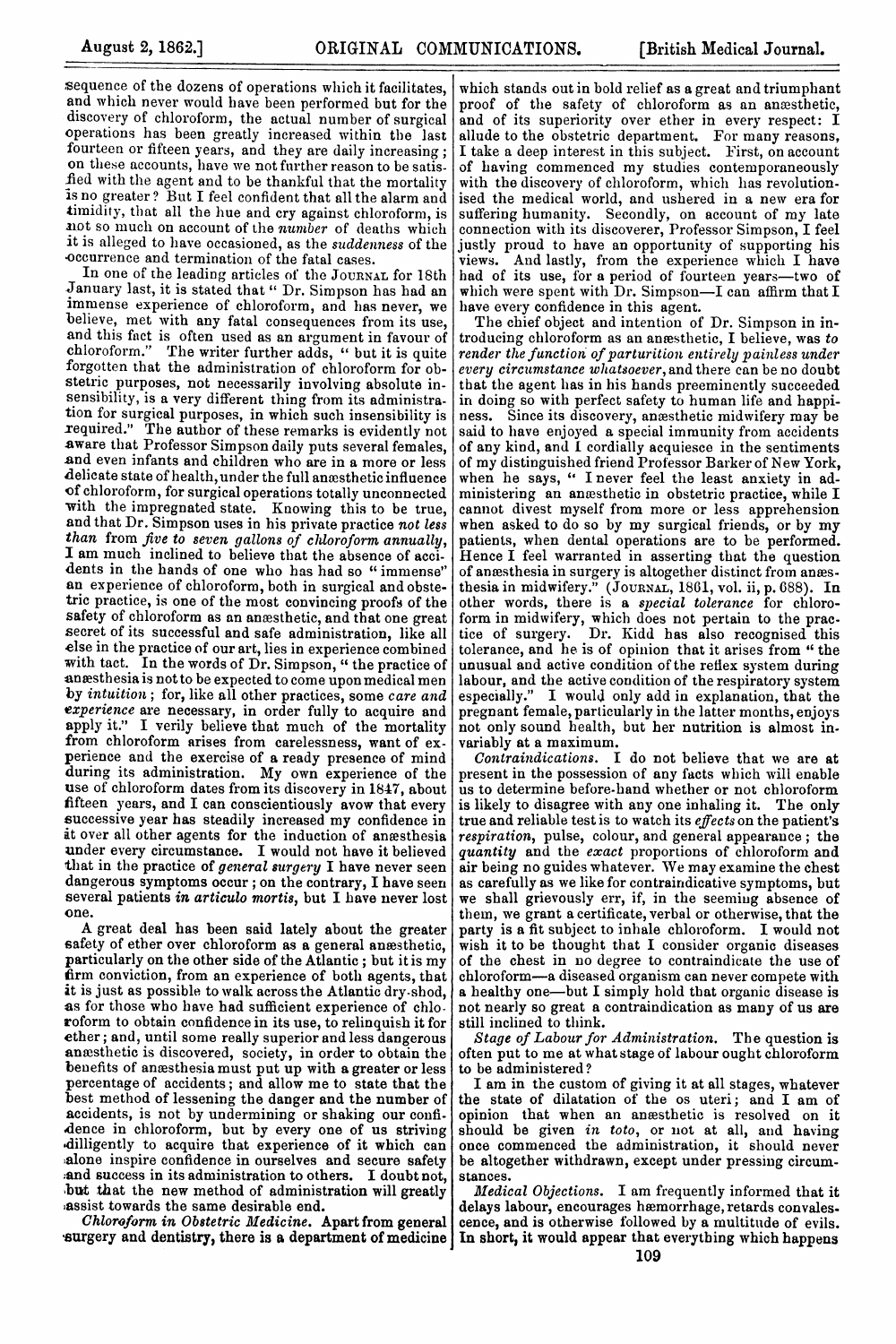of <sup>a</sup> sinister kind or out of the common run, during and for the next six weeks after the administration of chloroform in labour, is put down to the debit of the anæsthetic: even puerperal fever, mania, convulsions and pelvic inflammations.

To such objections as these <sup>I</sup> have no hesitation in giving a direct negative. With the exception of a questionable tendency to the occurrence of hæmorrhage in some rare cases, chloroform may be said to be pertectly innocent of all and every medical objection that has ever been raised against it in the practice of midwifery; and with a little care and good management this accident may be avoided or easily remedied. An eminent authority, namely, the late Dr. Snow, has said that in his experience "there has hardly ever been uterine heemorrhage of any amount, except in patients who had suffered 1rom it in previous labours." <sup>I</sup> would further observe, that these and many other conditions have occurred and will ever occur in the practice of midwifery whether chloroform is administered or not.

So far as the public are concerned, it is of no use arguing with them, as they are incapable of forming a correct judgment in the matter; but as <sup>I</sup> find that in general they very wisely obtain their opinions from their medical advisers, it is the latter consequently to whom <sup>I</sup> must look for their better enlightenment. Lastly, it is sometimes told me that chloroform produces improper thoughts, words and actions, in persons otherwise pure; <sup>I</sup> have little hesitation in stating that the impropriety is much more likely to be the offspring of the mind of the observer.

In conclusion, it is gratifying to reflect, that the pre judices and objections, so unsparingly raised against the practice of anaesthetic midwifery, at its introduction, are now steadily and surely disappearing; while the encouragement which it has received from the first personage in the realm, will, in every way, contribute to its progress. So far as the spread of the practice is concerned, <sup>I</sup> am glad to be able to state that in Liverpool it has considerably increased within the last five years. <sup>I</sup> am informed by Messrs. Evans, Suns, & Co., one of the largest wholesale drug establishments in the town, that the quantity of chloroform sold by them to the retail chemists of Liverpool alone, during the last five years, is forty per cent. greater than they sold during the previous five years. It is just about five years since I first advocated anæsthetic midwifery in Liverpool.

Apparatus. Au important object of this communication is to introduce some new apparatus for the more safe, effectual, and economical administration of chloroform. For all that <sup>I</sup> know, the means may be nothing new, but they suggested themselves to me on hearing of the method lately introduced by Professor Simpson, of administering chloroform by drops on a muslin or cambric handkerchief, which method, however advantageous, is subject to two objections, namely, (1.) The difficulty of dropping the chloroform and of seeing where you are drop ping it; and (2.) The difficulty of protecting the patient's face from being irritated by the anæsthetic, even by inunction with olive oil. This inhaling apparatus not only obviates those inconveniences, but  $I$  feel certain that it will render the inhalation of chloroform less dangerous and more effectual in smaller quantities, consequently, more economical.

By the old method, <sup>I</sup> used as much as from one to one and a half fluid-ounces an hour, whereas, with my new inhaler and drop-tube I can easily anæsthetise an average case of labour at the rate of half an ounce an hour, which is equal to a saving of about sixty-five per cent. of chloroform; no small consideration. For <sup>a</sup> year back or more, I have never used any other than methylated chloroform, which <sup>I</sup> find to be quite equal to that prepared from the best rectified spirit, thereby the practice of anesthetic midwifery is still further economised; and the quantity of chloroform consumed mnay be still further lessened

by withdrawing the inhaler at every expiration of the patient.

The apparatus is extremely simple, and is composed of a mask or inhaler, for receiving and evaporating the drops of chloroform, and a bottle with a peculiar form of drop-tube attached.

1. The inhaler is a mask, the framework of which is of tinned iron or German silver wire. It somewhat resembles a fencing mask, excepting that it is covered with thin coarse domette instead of wire gauze, and that it covers only the lower half of the face. For convenience, it has a movable handle, and is otherwise made to fold up so that it may be carried in the pocket, hat, or case.

2. The drop-tube is a tube of glass about two inches long, sealed at one extremity, so that a silver wire liga. ture only can pass; it is then thrust through a perforated cork which is inserted into a three or four ounce phial, and it is ready for use. The cork is more durable if covered with white kid leather. (Messrs. Maw and Son, have greatly improved this drop-tube by making it entirely of glass.)

On inverting the bottle and drop-tube with chloroform in it, at no single inversion can more than thirty nor less than ten minims escape until it is reinverted. The advantages of such an arrangement will at once suggest themselves. The principle of this simple little invention is, that no more liquid can flow at one inversion, than is sufficient to allow the atmospheric pressure to balance the elastic force of the vapour of chloroform and air within the bottle. It might be called a pneumatohydraulic regulator of chloroform. I will just add, that this drop-tube will serve for many other equally useful purposes, namely, for dropping collyria, for the administration of medicines in the form of diops, and as a " poison cork." For such purposes it is only necessary to incline the bottle until it begins to drop, when a child may almost be entrusted to drop laudanum with it. The leather covering over the cork is only requisite with chloroform.

The following illustrations may serve to give some better idea of the apparatus previous to its improvement by Messrs. Maw and Son.



Fig. 1.-Framework of wire, etc. (greatly reduced).



Fig. 2.-Inhaler, etc., complete.